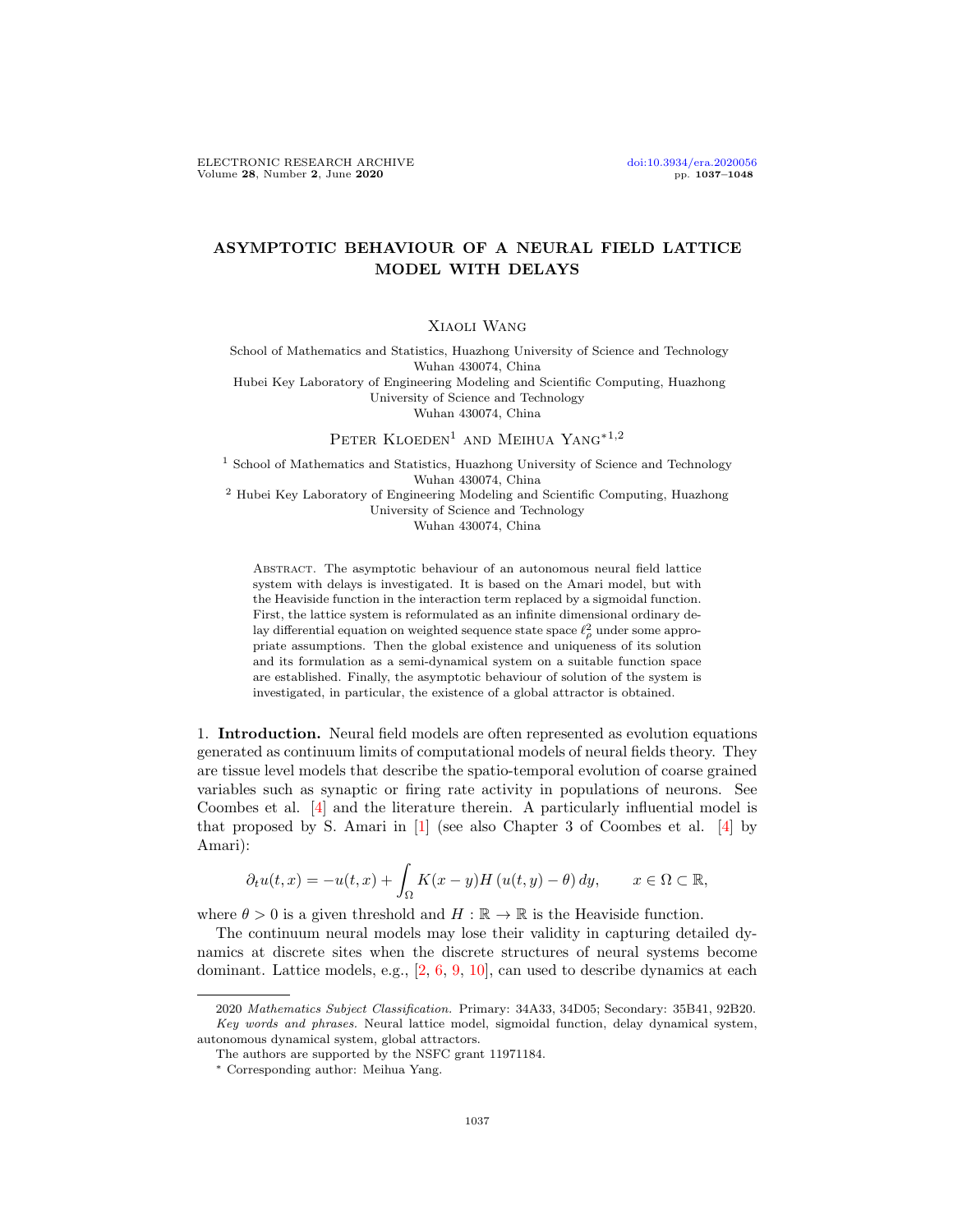site of the neural field. Han  $&$  Kloeden [\[7\]](#page-11-6) introduced and investigated the following lattice version of the Amari model:

$$
\frac{d}{dt}u_i(t) = f_i(u_i(t)) + \sum_{j \in \mathbb{Z}^d} k_{i,j}H(u_j(t) - \theta) + g_i(t), \quad i \in \mathbb{Z}^d.
$$

Delays are often included in neural field models to account for the transmission time of signals between neurons. In addition, to facilitate the analysis, the Heaviside function can be replaced by a simplifying sigmoidal function such as

$$
\sigma_{\varepsilon}(x) = \frac{1}{1 + e^{-x/\varepsilon}}, \quad x \in \mathbb{R}, \, 0 < \varepsilon < 1.
$$

In this paper we consider the autonomous neural field lattice system with delays

<span id="page-1-0"></span>
$$
\frac{d}{dt}u_i(t) = f_i(u_i(t)) + \sum_{j \in \mathbb{Z}^d} k_{i,j} \sigma_{\varepsilon}(u_j(t - \tau_j) - \theta) + g_i, \quad i \in \mathbb{Z}^d.
$$
 (1)

Throughout this paper we assume that the delays  $\tau_i > 0$  are uniformly bounded, i.e., satisfy

<span id="page-1-2"></span>**Assumption 1.** There exists a constant  $h \in (0, \infty)$  that  $0 \leq \tau_i \leq h$  for all  $i \in \mathbb{Z}^d$ .

and that the interconnection matrix  $(k_{i,j})_{i,j\in\mathbb{Z}^d}$  satisfies

<span id="page-1-3"></span>**Assumption 2.**  $k_{i,j} \geq 0$  for all  $i, j \in \mathbb{Z}^d$  and there exists a constant  $\kappa > 0$  such that  $\Sigma$ j $\overline{\in} \mathbb{Z}^d$  $k_{i,j} \leq \kappa$  for each  $i \in \mathbb{Z}^d$ .

The main goal of this paper is to investigate asymptotic behaviour of solutions to the neural lattice system with delays [\(1\)](#page-1-0), in particular, the attractor for the semidynamical system generated by its solutions. The initial conditions for such delay systems have the form

<span id="page-1-1"></span>
$$
u_i(s) = \psi_i(s), \quad \forall s \in [-h, 0], \, i \in \mathbb{Z}^d,
$$
\n
$$
(2)
$$

for appropriate functions  $\psi_i$ .

2. Preliminaries. We follow Han & Kloeden [\[7\]](#page-11-6) and consider a weighted space of bi-infinite real valued sequences with vectorial indices  $\mathbf{i} = (i_1, \dots, i_d) \in \mathbb{Z}^d$ .

In particular, given a positive sequence of weights  $(\rho_i)_{i\in\mathbb{Z}^d}$ , we consider the separable Hilbert space

$$
\ell_\rho^2:=\Big\{\mathbf{u}=(u_{\mathfrak{i}})_{\mathfrak{i}\in\mathbb{Z}^d}:\sum_{\mathfrak{i}\in\mathbb{Z}^d}\rho_{\mathfrak{i}}u_{\mathfrak{i}}^2<\infty\Big\}
$$

with the inner product

$$
\langle \mathbf{u}, \mathbf{v} \rangle := \sum_{\mathbf{i} \in \mathbb{Z}^d} \rho_{\mathbf{i}} u_{\mathbf{i}} v_{\mathbf{i}}
$$
 for  $\mathbf{u} = (u_{\mathbf{i}})_{\mathbf{i} \in \mathbb{Z}^d}, \mathbf{v} = (v_{\mathbf{i}})_{\mathbf{i} \in \mathbb{Z}^d} \in \ell^2_{\rho}$ 

and norm

$$
\|\mathbf{u}\|_{\rho} := \sqrt{\sum_{\mathbf{i} \in \mathbb{Z}^d} \rho_{\mathbf{i}} u_{\mathbf{i}}^2}.
$$

We assume that the  $\rho_i$  satisfy the following assumption.

<span id="page-1-4"></span>**Assumption 3.**  $\rho_i > 0$  for all  $i \in \mathbb{Z}^d$  and  $\rho_{\Sigma} := \sum$  $\mathfrak{i}\overline{\in}\mathbb{Z}^d$  $\rho_{\rm i} < \infty$ .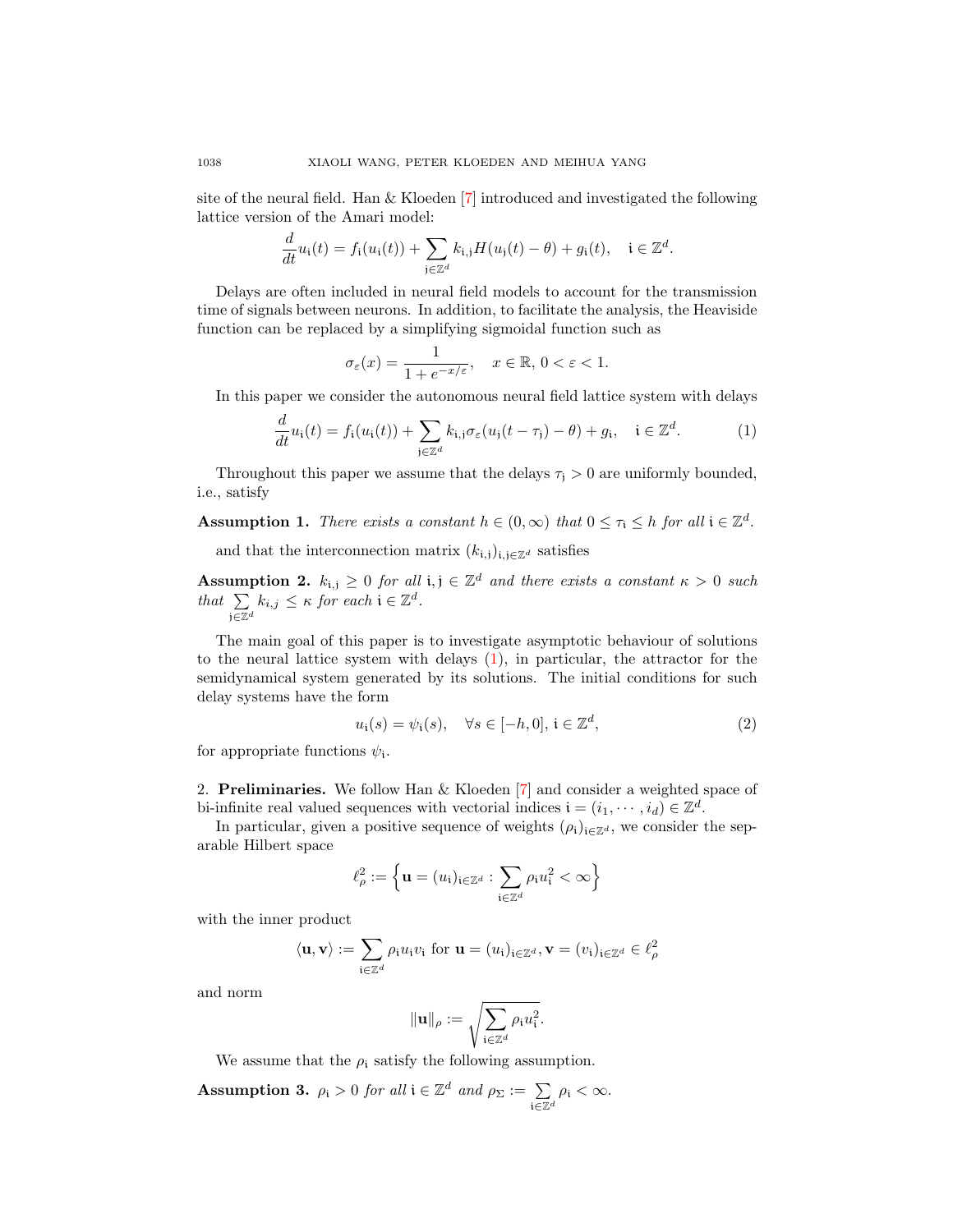The appropriate function space for the solutions of the lattice system with delays [\(1\)](#page-1-0) is the Banach space  $\mathcal{C}([-h, 0], \ell_\rho^2)$  of continuous functions by  $\mathbf{v} : [-h, 0] \to \ell_\rho^2$ with the norm

$$
\|\mathbf{v}\|_{\mathcal{C}([-h,0],\ell_{\rho}^{2})}=\max_{s\in[-h,0]}\|\mathbf{v}(s)\|_{\rho}.
$$

For a solution  $\mathbf{u}(t) = (u_i(t))_{i \in \mathbb{Z}^d} \in \ell^2_\rho$  of [\(1\)](#page-1-0) we denote by  $\mathbf{u}_t$  the segment of the solution in  $\mathcal{C}([-h, 0], \ell_\rho^2)$  defined by  $\mathbf{u}_t(s) = \mathbf{u}(t + s)$  for each  $s \in [-h, 0]$ . The corresponding initial condition [\(2\)](#page-1-1) must then satisfy  $(\psi_i(\cdot))_{i\in\mathbb{Z}^d} \in C([-h, 0], \ell_\rho^2)$ .

# 2.1. The reaction term. For any  $\mathbf{u} = (u_i)_{i \in \mathbb{Z}^d} \in \ell^2_\rho$ , we define the operator f by  $f(\mathbf{u}) := (f_i(u_i))_{i \in \mathbb{Z}^d}.$

To ensure that the  $f(\mathbf{u})$  take values in  $\ell_\rho^2$  for every  $\mathbf{u} \in \ell_\rho^2$  and has necessary dissipative properties, we make the following standing assumptions on the  $f_i$  throughout the rest of the paper.

<span id="page-2-0"></span>**Assumption 4.** The functions  $f_i : \mathbb{R} \to \mathbb{R}$  are continuously differential with weighted equi-locally bounded derivatives, i.e., there exists a non-decreasing function  $L(\cdot) \in \mathcal{C}(\mathbb{R}^+, \mathbb{R}^+)$  such that

$$
\sup_{\mathbf{i}\in\mathbb{Z}^d}\max_{s\in[-r,r]}|f'_\mathbf{i}(s)|\leq L(\rho_\mathbf{i} r),\quad\forall r\in\mathbb{R}^+, \mathbf{i}\in\mathbb{Z}^d;
$$

<span id="page-2-2"></span>**Assumption 5.**  $f_i(0) = 0$  for all  $i \in \mathbb{Z}^d$ ;

<span id="page-2-1"></span>**Assumption 6.** There exist constants  $\alpha > 0$  and  $\beta_i$  with  $\boldsymbol{\beta} = (\beta_i)_{i \in \mathbb{Z}^d} \in \ell^2_{\rho}$  such that

$$
sf_i(s) \le -\alpha |s|^2 + \beta_i^2, \quad \forall s \in \mathbb{R}, \quad \forall i \in \mathbb{Z}^d.
$$

It was shown in [\[7\]](#page-11-6) that Assumption [4](#page-2-0) implies that  $f_i$  is locally Lipschitz with

$$
|f_i(x) - f_i(y)| \le L(\rho_i(|x| + |y|)) |x - y|, \quad \forall i \in \mathbb{Z}^d, x, y \in \mathbb{R}.
$$

Since

$$
\rho_{\mathfrak{i}}|u_{\mathfrak{i}}| \leq \sqrt{\rho_{\Sigma}} \big(\sum_{\mathfrak{i}\in\mathbb{Z}^d} \rho_{\mathfrak{i}} u_{\mathfrak{i}}^2\big)^{1/2} = \sqrt{\rho_{\Sigma}} \|\mathbf{u}\|_{\rho},
$$

it follows

$$
|f_i(u_i) - f_i(v_i)| \le L(\rho_i(|u_i| + |v_i|)) \cdot |u_i - v_i| \le L(\sqrt{\rho_{\Sigma}}(||\mathbf{u}||_{\rho} + ||\mathbf{v}||_{\rho})) \cdot |u_i - v_i|
$$

for every  $\mathbf{u} = (u_i)_{i \in \mathbb{Z}^d}$  and  $\mathbf{v} = (v_i)_{i \in \mathbb{Z}^d}$ . The following lemma from [\[7\]](#page-11-6) states the Lipschitz and dissipative properties of the operator  $f$ .

**Lemma 2.1.** Assume that Assumptions  $4-6$  $4-6$  hold. Then  $f : \ell_\rho^2 \to \ell_\rho^2$  is locally Lipschitz and satisfies the dissipativity condition

$$
\langle f(\mathbf{u}), \mathbf{u} \rangle \le -\alpha \|\mathbf{u}\|_{\rho}^2 + \|\boldsymbol{\beta}\|_{\rho}^2.
$$

2.2. The interaction term. For any  $\mathbf{v} \in \mathcal{C}([-h, 0], \ell_\rho^2)$  we define the operator  $K_\tau$ by  $K_{\tau}(\mathbf{v}) = (K_{\tau,i}(\mathbf{v}))_{i \in \mathbb{Z}^d}$  by

$$
K_{\tau,i}(\mathbf{v}) = \sum_{\mathfrak{j} \in \mathbb{Z}^d} k_{\mathfrak{i},\mathfrak{j}} \sigma_{\varepsilon}(v_{\mathfrak{j}}(-\tau_{\mathfrak{j}}) - \theta), \quad \forall \mathfrak{i} \in \mathbb{Z}^d.
$$

**Lemma 2.2.** The operator  $K_{\tau}$  maps  $\mathcal{C}([-h, 0], \ell_{\rho}^2)$  to  $\ell_{\rho}^2$ .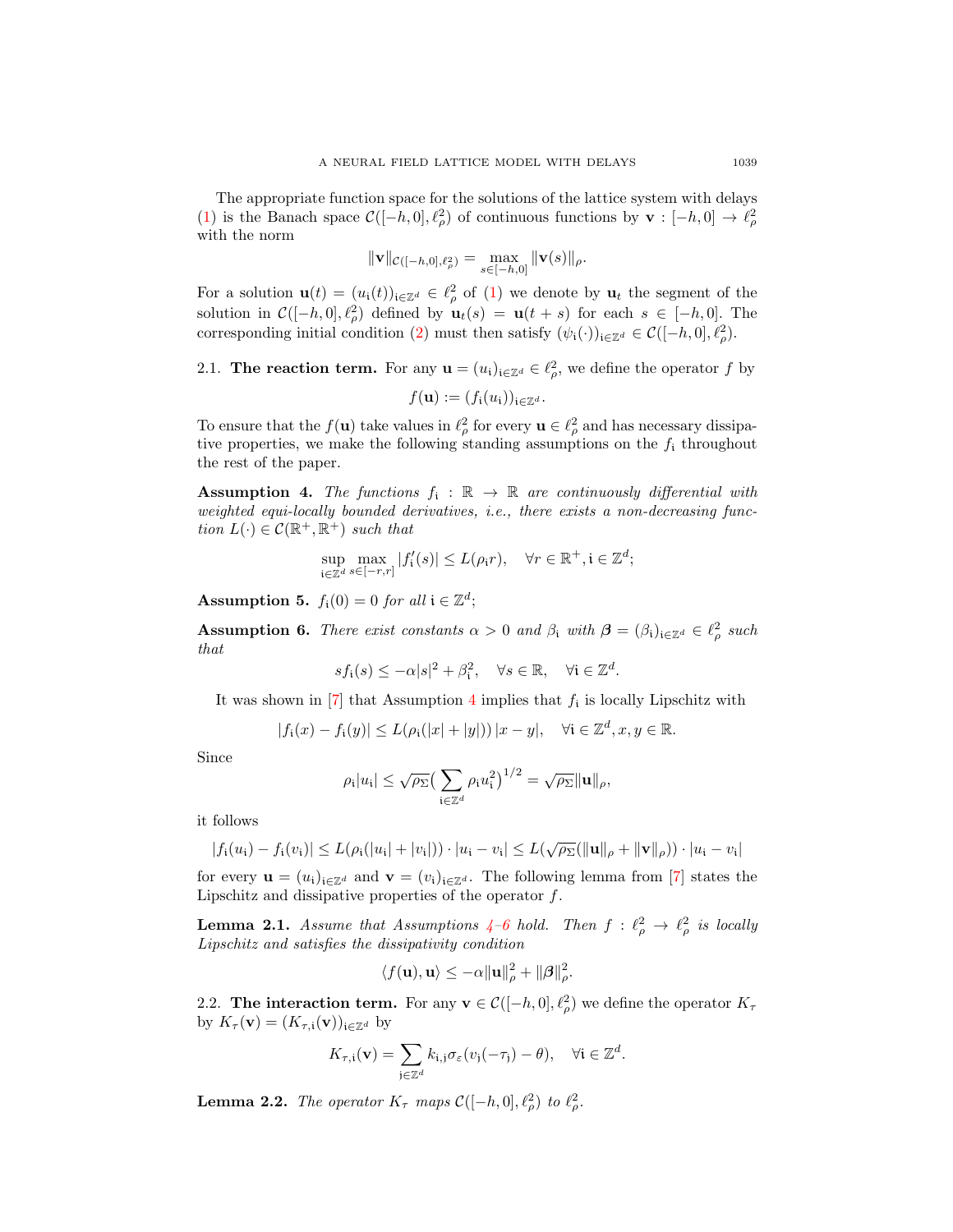*Proof.* The function  $\sigma_{\varepsilon}$  takes values in the unit interval [0,1], so

$$
|K_{\tau,i}(\mathbf{v})| \leq \sum_{\mathbf{j} \in \mathbb{Z}^d} k_{\mathbf{i},\mathbf{j}} \leq \kappa, \quad \forall \mathbf{i} \in \mathbb{Z}^d, \mathbf{v} \in \mathcal{C}([-h,0],\ell_\rho^2).
$$

Then

$$
||K_{\tau}(\mathbf{v})||_{\rho}^{2} = \sum_{\mathbf{i} \in \mathbb{Z}^{d}} \rho_{\mathbf{i}} |K_{\tau,\mathbf{i}}(\mathbf{v})|^{2} \leq \kappa^{2} \rho_{\Sigma} < \infty.
$$

**Remark 1.** The function  $\sigma_{\varepsilon}$  is differentiable with a uniformly bounded derivative

$$
\frac{d}{dx}\sigma_{\varepsilon}(x) \le \frac{1}{\varepsilon} \quad \text{for all } x \in \mathbb{R}.
$$

Hence it is globally Lipschitz with the Lipschitz constant  $L_{\sigma} = \frac{1}{\varepsilon}$ .

2.3. The forcing term. Finally, we suppose that the constant forcing term  $g :=$  $(g_i)_{i\in\mathbb{Z}^d}$  satisfies the following assumption.

## <span id="page-3-2"></span>Assumption 7.  $g \in \ell^2_\rho$ .

3. Existence and uniqueness of solutions. The lattice differential equation  $(1)$ can be rewritten as an infinitely dimensional ordinary differential equation on  $\ell_{\rho}^2$ ,

<span id="page-3-0"></span>
$$
\frac{d}{dt}\mathbf{u}(t) = G_{\tau}(t, \mathbf{u}_t) := f(\mathbf{u}) + K_{\tau}(\mathbf{u}_t) + \mathbf{g},\tag{3}
$$

where  $G_{\tau}(t, \mathbf{u}_t) := (G_{\tau, \mathbf{i}}(t, \mathbf{u}_t))_{\mathbf{i} \in \mathbb{Z}^d}$ .

In this section we study the existence and uniqueness of solutions of the differential equation [\(3\)](#page-3-0). To this end, we will need the following auxiliary Lemma [3.1.](#page-3-1)

Let 
$$
\mathbb{Z}_N^d := \{ \mathbf{i} = (i_1, i_2, \dots, i_d) \in \mathbb{Z}^d : |i_1|, |i_2|, \dots, |i_d| \le N \}
$$
 and define  

$$
K_{\tau, \mathbf{i}}^N(\mathbf{v}) := \sum_{j \in \mathbb{Z}_N^d} k_{\mathbf{i}, j} \sigma_{\varepsilon}(v_j(-\tau_j) - \theta), \qquad \mathbf{i} \in \mathbb{Z}^d.
$$

<span id="page-3-1"></span>**Lemma 3.1.** The mapping  $\mathbf{v} \mapsto K_{\tau,i}^N(\mathbf{v})$  is continuous from  $\mathcal{C}([-h, 0], \ell_\rho^2)$  to  $\mathbb R$  for every  $\mathfrak{i} \in \mathbb{Z}^d$ .

*Proof.* Let  $\mathbf{v}^n \to \mathbf{v}^0$  in  $\mathcal{C}([-h, 0], \ell_\rho^2)$ . Since Assumption [1:](#page-1-2)  $0 \leq \tau_j \leq h$  for each  $j \in \mathbb{Z}^d$ , we see that  $(v^n(-\tau_j))_{j \in \mathbb{Z}^d} \to (v^0(-\tau_j))_{j \in \mathbb{Z}^d}$  in  $\ell_\rho^2$ . Thus for every  $\varepsilon > 0$  there exist an  $M(\varepsilon) > 0$  such that

$$
\sum_{j\in\mathbb{Z}^d} \rho_j |v_j^n(-\tau_j) - v_j^0(-\tau_j)|^2 < \varepsilon^2, \quad \forall n \ge M(\varepsilon).
$$

Considering only the  $j \in \mathbb{Z}_N^d$  appearing in the sum defining  $K_{\tau,i}^N$ , we obtain

$$
|v_j^n(-\tau_j)-v_j^0(-\tau_j)|<\varepsilon/\sqrt{\rho_N},\quad\forall n\geq M(\varepsilon),j\in\mathbb{Z}_N^d,
$$

where  $\rho_N := \min_{\mathbf{j} \in \mathbb{Z}_N^d} \rho_{\mathbf{j}}$ .

The mapping  $x \mapsto \sigma_{\varepsilon}(x - \theta)$  is continuous for all  $x \in \mathbb{R}$ . Since there are a finite number of terms in the sum in the definition of  $K_{\tau,i}^N$ , it follows from the elementary inequality

$$
|(a_1 + b_1) - (a_2 + b_2)| \le |a_1 - a_2| + |b_1 - b_2|,
$$
  $a_1, a_2, b_1, b_2 \in \mathbb{R}^1$   
that the mapping  $\mathbf{v} \to K_{\tau, \mathbf{i}}^N(\mathbf{v})$  is continuous.

 $\Box$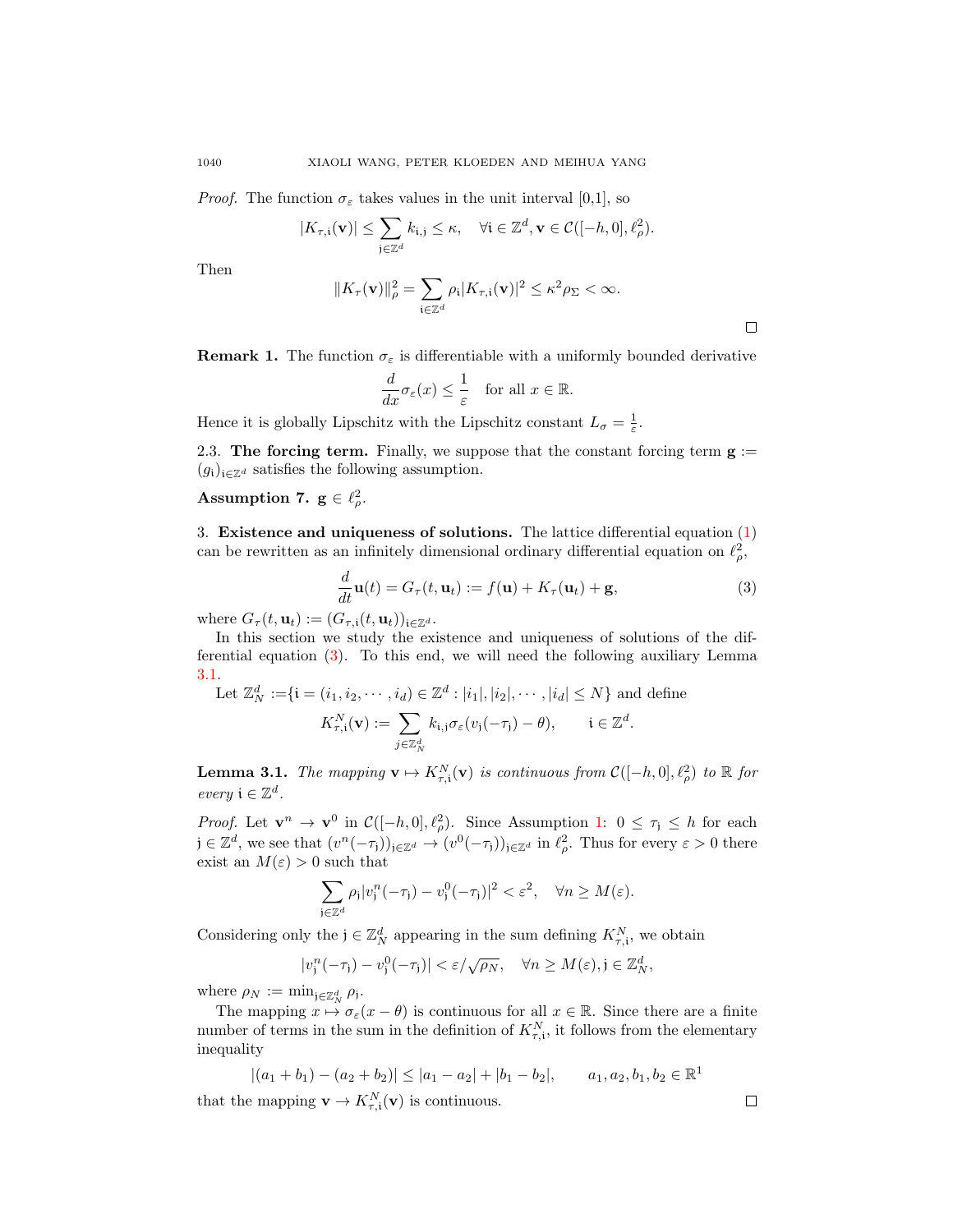### 3.1. Existence of solutions.

<span id="page-4-6"></span>**Theorem 3.2.** Suppose that Assumptions  $1-\gamma$  hold. Then for each  $r > 0$  there exists  $a(r) > 0$  such that for every  $\psi \in C([-h, 0], \ell_\rho^2)$  satisfying  $\|\psi\|_{C([-h, 0], \ell_\rho^2)} \leq r$ , the lattice delay equation [\(3\)](#page-3-0) has at least one solution defined on  $[0, a(r)]$ . Moreover, the solution  $u(\cdot) \in C^1([0,a], \ell_\rho^2)$ .

*Proof.* Step 1. First, we claim that  $G_{\tau}(t, \mathbf{u}_t)$  is well defined and bounded.

It is easy to see that  $G_{\tau}(t, \mathbf{u}_t)$  is well defined since  $f(\mathbf{u}), K_{\tau}(\mathbf{u}_t)$  and g are all well defined. As for the boundedness, we denote that

<span id="page-4-3"></span>
$$
|G_{\tau,i}(\mathbf{u}_t)| \le |f_i(u_i(t))| + |K_{\tau,i}(\mathbf{u}_t)| + |g_i|.
$$
 (4)

Since  $f_i$  is locally Lipschitz and satisfies  $f_i(0) = 0$  by Assumption [4-](#page-2-0)[5,](#page-2-2) we see that

$$
|f_i(u_i(t))| \leq L(\rho_i|u_i(t)|) \cdot |u_i(t)| \leq L(\sqrt{\rho_{\Sigma}} \|\mathbf{u}(t)\|_{\rho}) \cdot |u_i(t)|.
$$

Then we obtain

<span id="page-4-0"></span>
$$
\left(\sum_{\mathbf{i}\in\mathbb{Z}^d}\rho_{\mathbf{i}}|f_{\mathbf{i}}(u_{\mathbf{i}}(t))|^2\right)^{\frac{1}{2}}\leq L(\sqrt{\rho_{\Sigma}}\|\mathbf{u}(t)\|_{\rho})\|\mathbf{u}(t)\|_{\rho}.
$$
\n(5)

For the second term with delay, we have  $|K_{\tau,i}(\mathbf{u}_t)| \leq \kappa$  by Assumption [2,](#page-1-3) which gives

<span id="page-4-1"></span>
$$
\left(\sum_{\mathbf{i}\in\mathbb{Z}^d} \rho_{\mathbf{i}} |K_{\tau,\mathbf{i}}(\mathbf{u}_t)|^2\right)^{\frac{1}{2}} \leq \sqrt{\rho_{\Sigma}}\kappa,\tag{6}
$$

where we have used Assumption [3.](#page-1-4)

Finally, for the last term g, Assumption [7](#page-3-2) gives

<span id="page-4-2"></span>
$$
\|\mathbf{g}\|_{\rho} < \infty. \tag{7}
$$

Using [\(5\)](#page-4-0), [\(6\)](#page-4-1) and [\(7\)](#page-4-2) in [\(4\)](#page-4-3) we conclude that  $G<sub>\tau</sub>$  is well defined and bounded.

**Step 2.** Next, we claim that the maps  $G_{\tau,i} : \mathcal{C}([-h,0], \ell_\rho^2) \to \mathbb{R}$  are continuous for all  $\mathfrak{i} \in \mathbb{Z}^d$ .

We consider  $\{\mathbf u_t^n\}_{n\in\mathbb N}\subset\mathcal C([-h,0],\ell_\rho^2)$  and  $\mathbf u_t^0\in\mathcal C([-h,0],\ell_\rho^2)$  such that  $\mathbf u_t^n\to\mathbf u_t^0$ in  $\mathcal{C}([-h, 0], \ell_\rho^2)$ . Then

<span id="page-4-5"></span>
$$
|G_{\tau,i}(\mathbf{u}_t^n) - G_{\tau,i}(\mathbf{u}_t^0)| \le |f_i(u_i^n(t)) - f_i(u_i^0(t))| + |K_{\tau,i}(\mathbf{u}_t^n) - K_{\tau,i}(\mathbf{u}_t^0)|. \tag{8}
$$

By the local Lipschitz continuity of  $f_i$ ,

<span id="page-4-4"></span>
$$
|f_i(u_i^n(t)) - f_i(u_i^0(t))| \le L(\sqrt{\rho_\Sigma}(\|\mathbf{u}_t^n(0)\|_{\rho} + \|\mathbf{u}_t^0(0)\|_{\rho})) \cdot |u_i^n(t) - u_i^0(t)|,
$$
 (9)

which shows that this term converges to zero.

Next for the second term on the right-hand side

$$
|K_{\tau,i}(\mathbf{u}_t^n) - K_{\tau,i}(\mathbf{u}_t^0)| = \bigg|\sum_{\mathbf{j}\in\mathbb{Z}^d} k_{\mathbf{i},\mathbf{j}}\sigma_{\varepsilon}(u_{\mathbf{j}}^n(t-\tau_{\mathbf{j}}) - \theta) - \sum_{\mathbf{j}\in\mathbb{Z}^d} k_{\mathbf{i},\mathbf{j}}\sigma_{\varepsilon}(u_{\mathbf{j}}^0(t-\tau_{\mathbf{j}}) - \theta)\bigg|
$$
  
= 
$$
\sum_{\mathbf{j}\in\mathbb{Z}^d} k_{\mathbf{i},\mathbf{j}}|\sigma_{\varepsilon}(u_{\mathbf{j}}^n(t-\tau_{\mathbf{j}}) - \theta) - \sigma_{\varepsilon}(u_{\mathbf{j}}^0(t-\tau_{\mathbf{j}}) - \theta)|
$$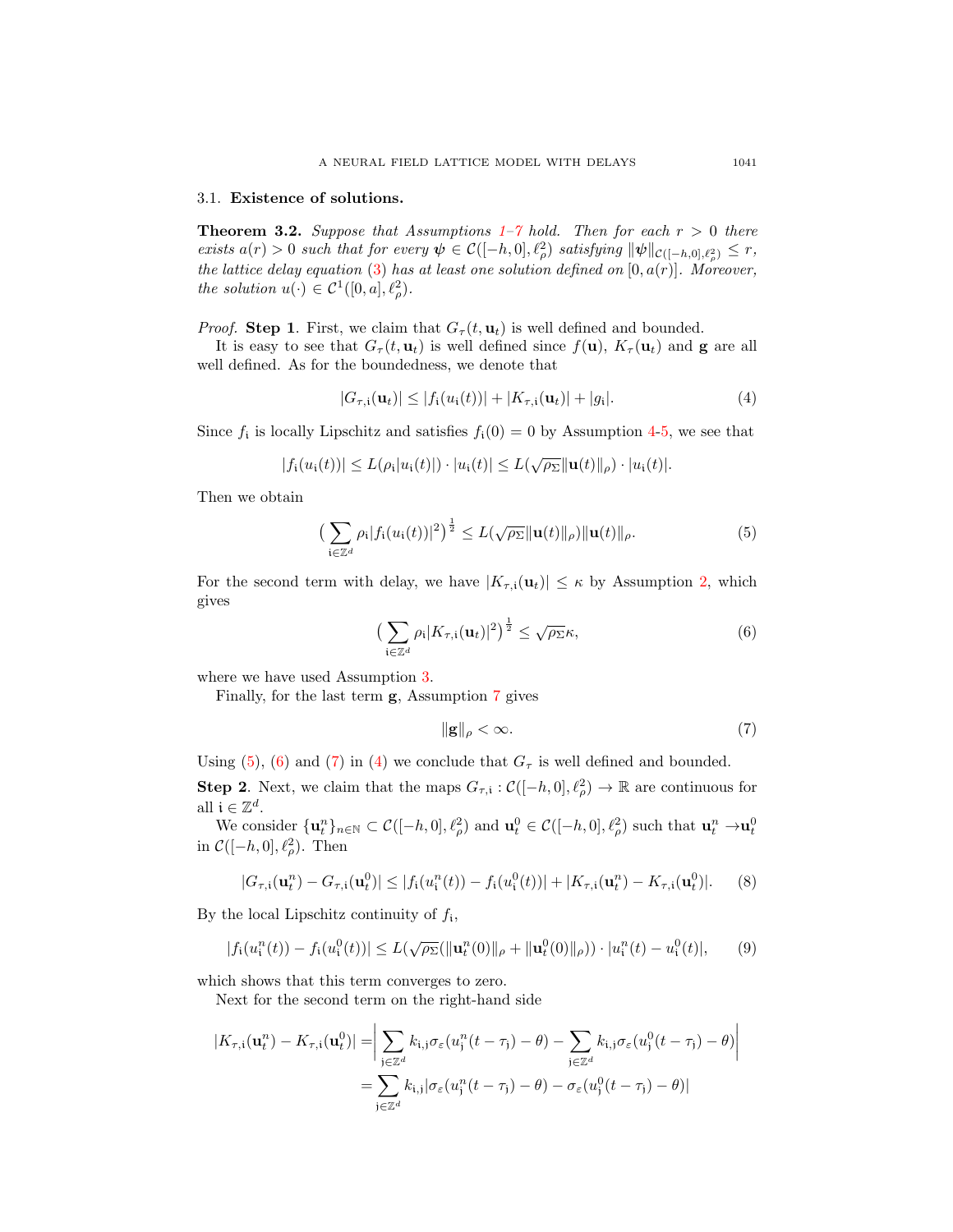1042 XIAOLI WANG, PETER KLOEDEN AND MEIHUA YANG

$$
\leq \sum_{\mathbf{j}\in\mathbb{Z}_{N}^{d}} k_{\mathbf{i},\mathbf{j}} |\sigma_{\varepsilon}(u_{\mathbf{j}}^{n}(t-\tau_{\mathbf{j}})-\theta) - \sigma_{\varepsilon}(u_{\mathbf{j}}^{0}(t-\tau_{\mathbf{j}})-\theta)|
$$
  
+ 
$$
\sum_{\mathbf{j}\in\mathbb{Z}^{d}\setminus\mathbb{Z}_{N}^{d}} k_{\mathbf{i},\mathbf{j}} |\sigma_{\varepsilon}(u_{\mathbf{j}}^{n}(t-\tau_{\mathbf{j}})-\theta) - \sigma_{\varepsilon}(u_{\mathbf{j}}^{0}(t-\tau_{\mathbf{j}})-\theta)|
$$
  

$$
\leq L_{\sigma} \sum_{\mathbf{j}\in\mathbb{Z}_{N}^{d}} k_{\mathbf{i},\mathbf{j}} |u_{\mathbf{j}}^{n}(t-\tau_{\mathbf{j}})-u_{\mathbf{j}}^{0}(t-\tau_{\mathbf{j}})| + 2 \sum_{\mathbf{j}\in\mathbb{Z}^{d}\setminus\mathbb{Z}_{N}^{d}} k_{\mathbf{i},\mathbf{j}}.
$$
 (10)

On one hand, since  $\Sigma$ j∈Z<sup>d</sup>  $k_{i,j} \leq \kappa$ , for every  $\varepsilon > 0$ , there exists a  $N_1(\varepsilon)$  such that  $\sum$  $\mathfrak{j} \in \mathbb{Z}^d \backslash \mathbb{Z}_N^d$  $k_{i,j} \leq 4\varepsilon$  when  $N \geq N_1(\varepsilon)$ : we assume that the N in [\(10\)](#page-5-0) is such an N. On the other hand,  $\Sigma$ j $\in \mathbb{Z}_N^d$  $k_{i,j}|u_j^n(t-\tau_j)-u_j^0(t-\tau_j)| < \varepsilon$  when  $n > M(\varepsilon)$  by Lemma [3.1](#page-3-1) for all N. Thus  $K_{\tau,i}$  is continuous.

Using  $(9)$  and  $(10)$  in  $(8)$ , we complete the proof of the claim.

Having the two steps above, by Theorem 10 in Caraballo *et al.* [\[3\]](#page-11-7), for each  $r > 0$ there exists  $a(r) > 0$  such that if  $\psi \in C([-h, 0], \ell_\rho^2)$  and  $\|\psi\|_{\mathcal{C}([-h, 0], \ell_\rho^2)} \leq r$ , then the problem  $(3)$  has at least one solution defined on  $[0, a(r)]$ .

Step 3. Finally, we claim the following inequality holds:

$$
\sum_{|i|\geq K} \rho_i |G_{\tau,i}(\mathbf{u}_t)|^2 \leq C(\sqrt{\rho_{\Sigma}} \|\mathbf{u}(t)\|_{\rho}) \big(\max_{s\in[-h,0]}\sum_{|i|\geq K} \rho_i u_i^2(t+s)+b_K\big),
$$

where  $b_K \to 0^+$  as  $K \to \infty$ , and  $C(\cdot) > 0$  is a continuous non-decreasing function. The proof is as follows.

$$
\sum_{\substack{|i| \geq K}} \rho_i |G_{\tau,i}(\mathbf{u}_t)|^2
$$
  
\n
$$
\leq 3 \sum_{\substack{|i| \geq K}} \rho_i |f_i(u_i(t))|^2 + 3 \sum_{\substack{|i| \geq K}} \rho_i |\sum_{j \in \mathbb{Z}^d} k_{i,j} \sigma_{\varepsilon}(u_j(t-\tau_j) - \theta)|^2 + 3 \sum_{\substack{|i| \geq K}} \rho_i |g_i|^2
$$
  
\n
$$
\leq 3 \sum_{\substack{|i| \geq K}} \rho_i L^2(\rho_i |u_i(t)|) |u_i(t)|^2 + 3 \sum_{\substack{|i| \geq K}} \rho_i \cdot \kappa^2 + 3 \sum_{\substack{|i| \geq K}} \rho_i |g_i|^2
$$
  
\n
$$
\leq 3L^2(\sqrt{\rho_{\Sigma}} ||\mathbf{u}(t)||_{\rho}) \sum_{\substack{|i| \geq K}} \rho_i |u_i(t)|^2 + 3 \sum_{\substack{|i| \geq K}} \rho_i \cdot \kappa^2 + 3 \sum_{\substack{|i| \geq K}} \rho_i |g_i|^2
$$
  
\n
$$
\leq C(\sqrt{\rho_{\Sigma}} ||\mathbf{u}(t)||_{\rho}) \left( \max_{s \in [-h,0]} \sum_{\substack{|i| \geq K}} \rho_i u_i^2(t+s) + b_K \right).
$$

By Corollary 13 in [\[3\]](#page-11-7), we also conclude that the solution  $\mathbf{u}(\cdot) \in C^1([0, a], \ell_\rho^2)$ .  $\Box$ 

3.2. A prior estimate of solutions. Here we will establish some estimates of the solutions, which imply that the solutions are bounded uniformly with respect to bounded sets of initial conditions and all positive values of time.

<span id="page-5-1"></span>**Proposition [1](#page-1-2).** Suppose that Assumptions  $1-\gamma$  hold. Then every solution  $\mathbf{u}(\cdot)$  of [\(3\)](#page-3-0) with  $\mathbf{u}_0 = \boldsymbol{\psi} \in \mathcal{C}([-h, 0], \ell_\rho^2)$  verifies

<span id="page-5-2"></span>
$$
\|\mathbf{u}_t\|_{\mathcal{C}([-h,0],\ell^2_{\rho})}^2 \le R_1 e^{-\alpha t} \|\psi\|_{\mathcal{C}([-h,0],\ell^2_{\rho})}^2 + R_2,
$$
\n(11)

where  $R_j > 0$ ,  $j = 1, 2$ , are constants depending on the parameters of the problem.

<span id="page-5-0"></span>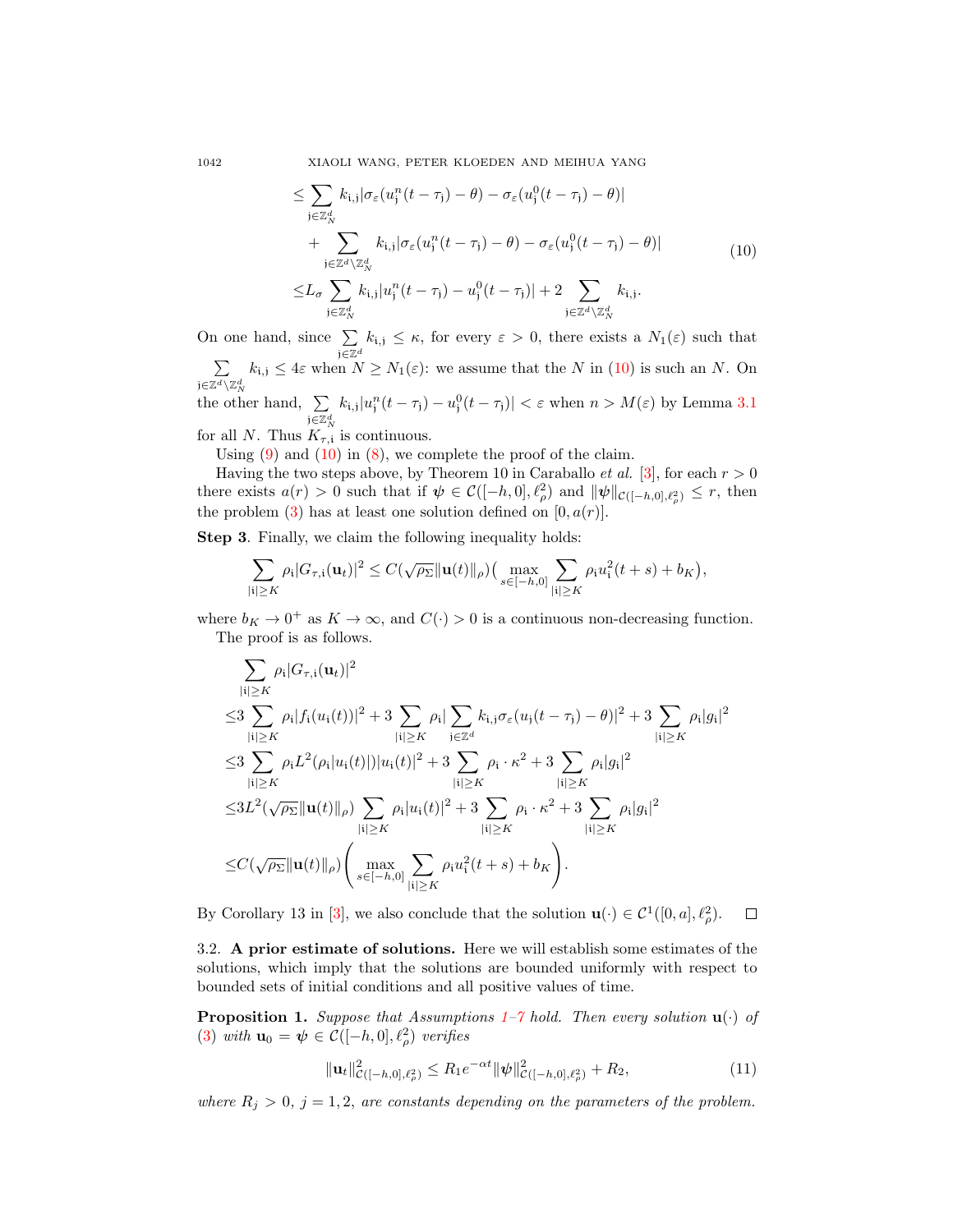*Proof.* We multiply the ith component of [\(1\)](#page-1-0) by  $\rho_i u_i(t)$  and sum over i to obtain

<span id="page-6-0"></span>
$$
\frac{1}{2}\frac{d}{dt}\|\mathbf{u}\|_{\rho}^{2} = \sum_{\mathbf{i}\in\mathbb{Z}^{d}} \rho_{\mathbf{i}}u_{\mathbf{i}}f_{\mathbf{i}}(u_{\mathbf{i}}) + \sum_{\mathbf{i}\in\mathbb{Z}^{d}} \left(\rho_{\mathbf{i}}u_{\mathbf{i}}\sum_{\mathbf{j}\in\mathbb{Z}^{d}} k_{\mathbf{i},\mathbf{j}}\sigma_{\varepsilon}(u_{\mathbf{j}}(t-\tau_{\mathbf{j}})-\theta)\right) + \sum_{\mathbf{i}\in\mathbb{Z}^{d}} \rho_{\mathbf{i}}u_{\mathbf{i}}g_{\mathbf{i}}.
$$
(12)

By Assumption [6](#page-2-1) and  $\rho_i > 0$  we have

$$
\rho_i f_i(u_i(t))u_i(t) \le -\alpha \rho_i u_i^2(t) + \rho_i \beta_i^2,
$$

so

$$
\sum_{\mathbf{i}\in\mathbb{Z}^d}\rho_{\mathbf{i}}f_{\mathbf{i}}(u_{\mathbf{i}}(t))u_{\mathbf{i}}(t)\leq-\alpha\|\mathbf{u}(t)\|_{\rho}^2+\|\boldsymbol{\beta}\|_{\rho}^2.
$$

Since function  $\sigma_{\varepsilon}$  takes values in the unit interval, using Young's inequality we obtain

$$
\left| \rho_i u_i \sum_{j \in \mathbb{Z}^d} k_{i,j} \sigma_{\varepsilon} (u_j (t - \tau_j) - \theta) \right| \leq \left| \rho_i u_i \sum_{j \in \mathbb{Z}^d} k_{i,j} \right|
$$
  

$$
\leq \frac{\alpha}{4} \rho_i u_i^2 + \frac{1}{\alpha} \rho_i \left( \sum_{j \in \mathbb{Z}^d} k_{i,j} \right)^2
$$
  

$$
\leq \frac{\alpha}{4} \rho_i u_i^2 + \frac{1}{\alpha} \rho_i \kappa^2,
$$

so

$$
\sum_{\mathbf{i}\in\mathbb{Z}^d}\left|\rho_\mathbf{i}u_\mathbf{i}\sum_{\mathbf{j}\in\mathbb{Z}^d}k_{\mathbf{i},\mathbf{j}}\sigma_\varepsilon(u_\mathbf{j}(t-\tau_\mathbf{j})-\theta)\right|\leq \frac{\alpha}{4}\|\mathbf{u}(t)\|_{\rho}^2+\frac{1}{\alpha}\rho_{\Sigma}\kappa^2.
$$

The last term on the right hand of [\(12\)](#page-6-0) satisfies

$$
\sum_{\mathbf{i}\in\mathbb{Z}^d} \rho_{\mathbf{i}} g_{\mathbf{i}} u_{\mathbf{i}}(t) \leq \frac{\alpha}{4} \sum_{\mathbf{i}\in\mathbb{Z}^d} \rho_{\mathbf{i}} u_{\mathbf{i}}^2(t) + \frac{1}{\alpha} \sum_{\mathbf{i}\in\mathbb{Z}^d} \rho_{\mathbf{i}} g_{\mathbf{i}}^2
$$

$$
\leq \frac{\alpha}{4} ||\mathbf{u}(t)||^2_{\rho} + \frac{1}{\alpha} ||\mathbf{g}||^2_{\rho}.
$$

In summary, collecting the inequalities above, we obtain

$$
\frac{1}{2}\frac{d}{dt}\|\mathbf{u}(t)\|_{\rho}^{2} \leq -\frac{1}{2}\alpha\|\mathbf{u}(t)\|_{\rho}^{2} + \|\boldsymbol{\beta}\|_{\rho}^{2} + \frac{1}{\alpha}\left(\rho_{\Sigma}\kappa^{2} + \|\mathbf{g}\|_{\rho}^{2}\right)
$$

Integrating both sides of this differential inequality yields

<span id="page-6-1"></span>
$$
\|\mathbf{u}(t)\|_{\rho}^{2} \le \|\mathbf{u}(0)\|_{\rho}^{2} e^{-\alpha t} + \frac{2}{\alpha} \left( \|\beta\|_{\rho}^{2} + \frac{1}{\alpha} \left( \rho_{\Sigma} \kappa^{2} + \|\mathbf{g}\|_{\rho}^{2} \right) \right) (1 - e^{-\alpha t}). \tag{13}
$$

.

Let  $\theta \in [-h, 0]$ . Replacing t by  $t + \theta$  in [\(13\)](#page-6-1) and using

$$
\|\mathbf{u}(t+\theta)\|_{\rho} = \|\psi(t+\theta)\|_{\rho} \le \|\psi\|_{\mathcal{C}([-h,0],\ell_{\rho}^2)}, \qquad t+\theta < 0,
$$

we obtain

$$
\|\mathbf{u}(t+\theta)\|_{\rho}^2 \le \|\psi\|_{\rho}^2 e^{-\alpha(t+\theta)} + \frac{2}{\alpha} \Big( \|\boldsymbol{\beta}\|_{\rho}^2 + \frac{1}{\alpha} \big( \rho_{\Sigma} \kappa^2 + \|\mathbf{g}\|_{\rho}^2 \big) \Big) (1 - e^{-\alpha(t+\theta)}).
$$

Finally, using that  $\theta \in [-h, 0]$  and neglecting the negative terms yields

<span id="page-6-2"></span>
$$
\|\mathbf{u}_{t}\|_{\mathcal{C}([-h,0],\ell_{\rho}^{2})}^{2} \leq e^{\alpha h} e^{-\alpha t} \|\psi\|_{\mathcal{C}([-h,0],\ell_{\rho}^{2})}^{2} + \frac{2}{\alpha} \Big( \|\beta\|_{\rho}^{2} + \frac{1}{\alpha} \big( \rho_{\Sigma} \kappa^{2} + \|\mathbf{g}\|_{\rho}^{2} \big) \Big) = R_{1} e^{-\alpha t} \|\psi\|_{\mathcal{C}([-h,0],\ell_{\rho}^{2})}^{2} + R_{2},
$$
\n(14)

where

$$
R_1 := e^{\alpha h}, \qquad R_2 := \frac{2}{\alpha} \left( \|\beta\|_{\rho}^2 + \frac{1}{\alpha} \left( \rho_{\Sigma} \kappa^2 + \|\mathbf{g}\|_{\rho}^2 \right) \right).
$$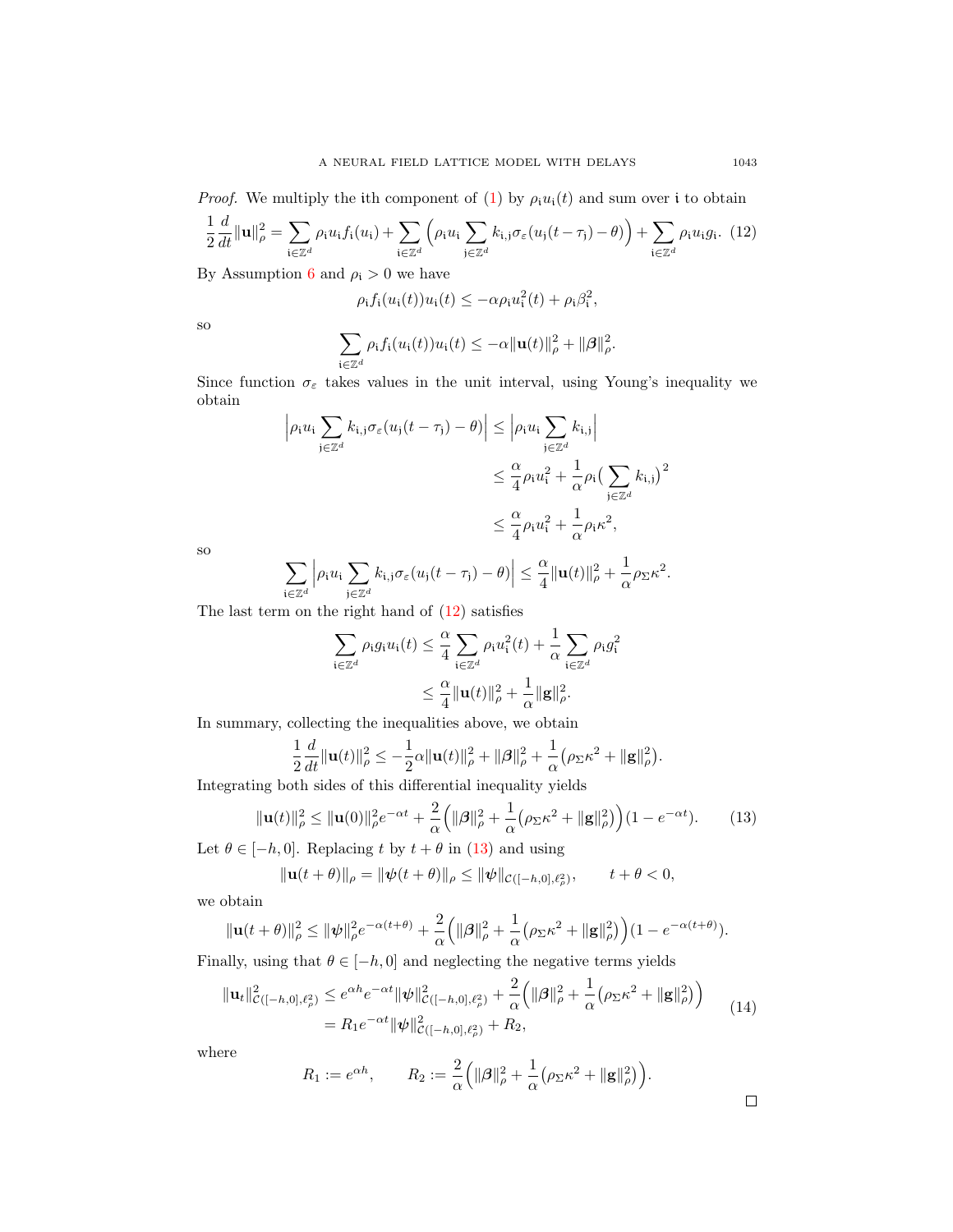3.3. Uniqueness of solutions. Having the existence of the solution of problem [\(3\)](#page-3-0), moreover, we now establish the uniqueness of the solution with the additional assumption that

<span id="page-7-0"></span>**Assumption 8.** There exists a constant  $\tilde{\kappa} > 0$  such  $\sum$ j∈Z<sup>d</sup>  $\frac{k_{i,j}^2}{\rho_j} \leq \tilde{\kappa}$  for each  $i \in \mathbb{Z}^d$ .

<span id="page-7-1"></span>**Lemma 3.3.** Suppose that Assumptions  $1-8$  $1-8$  hold. Then the solution **u** of problem [\(3\)](#page-3-0) is unique.

*Proof.* Assumption [8](#page-7-0) implies that the operator  $K_{\tau} : \mathcal{C}([-h, 0], \ell_{\rho}^2) \to \ell_{\rho}^2$  is Lipschitz. In fact,

$$
\sum_{\mathbf{i}\in\mathbb{Z}^d} \rho_i \Big| K_{\tau,i}(\mathbf{u}_t) - K_{\tau,i}(\mathbf{v}_t) \Big|^2
$$
\n
$$
\leq \sum_{\mathbf{i}\in\mathbb{Z}^d} \rho_i \Big| \sum_{\mathbf{j}\in\mathbb{Z}^d} k_{\mathbf{i},\mathbf{j}} \Big( \sigma_\varepsilon(u_\mathbf{j}(t-\tau_\mathbf{j}) - \theta) - \sigma_\varepsilon(v_\mathbf{j}(t-\tau_\mathbf{j}) - \theta) \Big) \Big|^2
$$
\n
$$
\leq \sum_{\mathbf{i}\in\mathbb{Z}^d} \rho_i \Big( \sum_{\mathbf{j}\in\mathbb{Z}^d} k_{\mathbf{i},\mathbf{j}} \Big| \sigma_\varepsilon(u_\mathbf{j}(t-\tau_\mathbf{j}) - \theta) - \sigma_\varepsilon(v_\mathbf{j}(t-\tau_\mathbf{j}) - \theta) \Big| \Big)^2
$$
\n
$$
\leq \sum_{\mathbf{i}\in\mathbb{Z}^d} \rho_i \Big( L_\sigma \sum_{\mathbf{j}\in\mathbb{Z}^d} k_{\mathbf{i},\mathbf{j}} |u_\mathbf{j}(t-\tau_\mathbf{j}) - v_\mathbf{j}(t-\tau_\mathbf{j})| \Big)^2
$$
\n
$$
\leq \sum_{\mathbf{i}\in\mathbb{Z}^d} \rho_i L_\sigma^2 \Big( \sum_{\mathbf{j}\in\mathbb{Z}^d} \frac{k_{\mathbf{i},\mathbf{j}}}{\sqrt{\rho_\mathbf{j}}} \sqrt{\rho_\mathbf{j}} |u_\mathbf{j}(t-\tau_\mathbf{j}) - v_\mathbf{j}(t-\tau_\mathbf{j})| \Big)^2
$$
\n
$$
\leq \rho_{\Sigma} \tilde{\kappa} L_\sigma^2 \Big| \mathbf{u}_t - \mathbf{v}_t \Big|_{\mathcal{C}\left([-h,0],\ell_\sigma^2\right)}^2.
$$

Hence, suppose that we have two different solutions  $\mathbf{u}, \mathbf{v}$  of problem [\(3\)](#page-3-0) with the same initial condition  $\mathbf{u}(s) = \mathbf{v}(s) = \psi(s), \forall s \in [-h, 0].$ 

Set  $\mathbf{w} = \mathbf{u} - \mathbf{v}$ , we obtain that

$$
\frac{1}{2}\frac{d}{dt}\|\mathbf{w}\|_{\rho}^{2} \leq L(\sqrt{\rho_{\Sigma}}(\|\mathbf{u}\|_{\rho} + \|\mathbf{v}\|_{\rho}))\|\mathbf{w}\|_{\rho}^{2} + \|\mathbf{w}\|_{\rho}\sqrt{C_{1}\rho_{\Sigma}\tilde{\kappa}}L_{\sigma}\|\mathbf{w}_{t}\|_{\mathcal{C}([-h,0],\ell_{\rho}^{2})} \leq L(2\sqrt{\rho_{\Sigma}(R_{1}\|\psi\|_{\mathcal{C}([-h,0],\ell_{\rho}^{2})}+R_{2})})\|\mathbf{w}\|_{\rho}^{2} + \|\mathbf{w}\|_{\rho}\sqrt{C_{1}\rho_{\Sigma}\tilde{\kappa}}L_{\sigma}\|\mathbf{w}_{t}\|_{\mathcal{C}([-h,0],\ell_{\rho}^{2})} \leq C\|\mathbf{w}_{t}\|_{\mathcal{C}([-h,0],\ell_{\rho}^{2})}^{2},
$$

where  $C = \max \Big\{ L \big( 2 \sqrt{\rho_{\Sigma}(R_1 || \psi ||^2_{\mathcal{C}([-h,0],\ell^2_{\rho})} + R_2)} \big), \sqrt{C_1 \rho_{\Sigma} \tilde{\kappa}} L_{\sigma} \Big\}.$ Integrating from 0 to t then gives

$$
\|\mathbf{w}(t)\|_{\rho}^2 \le 2C \int_0^t \|\mathbf{w}_{\tau}\|_{\mathcal{C}\left([-h,0],\ell_{\rho}^2\right)}^2 d\tau + \|\mathbf{w}(0)\|_{\rho}^2.
$$

Let  $\theta \in [-h, 0]$ . Replacing t by  $t + \theta$  in the inequality above and using  $\|\mathbf{w}(t+\theta)\|_{\rho} = 0$ when  $t + \theta < 0$ . We obtain  $\pm$ +θ

$$
\|\mathbf{w}(t+\theta)\|_{\rho}^2 \le 2C \int_0^{t+\sigma} \|\mathbf{w}_{\tau}\|_{\mathcal{C}([-h,0],\ell_{\rho}^2)}^2 d\tau + \|\mathbf{w}(0)\|_{\rho}^2.
$$

Then take the supremum on  $\theta$ ,

$$
\|\mathbf{w}_t\|_{\mathcal{C}\left([-h,0],\ell_\rho^2\right)}^2 \leq 2C \int_0^t \|\mathbf{w}_\tau\|_{\mathcal{C}\left([-h,0],\ell_\rho^2\right)}^2 d\tau + \|\mathbf{w}(0)\|_\rho^2.
$$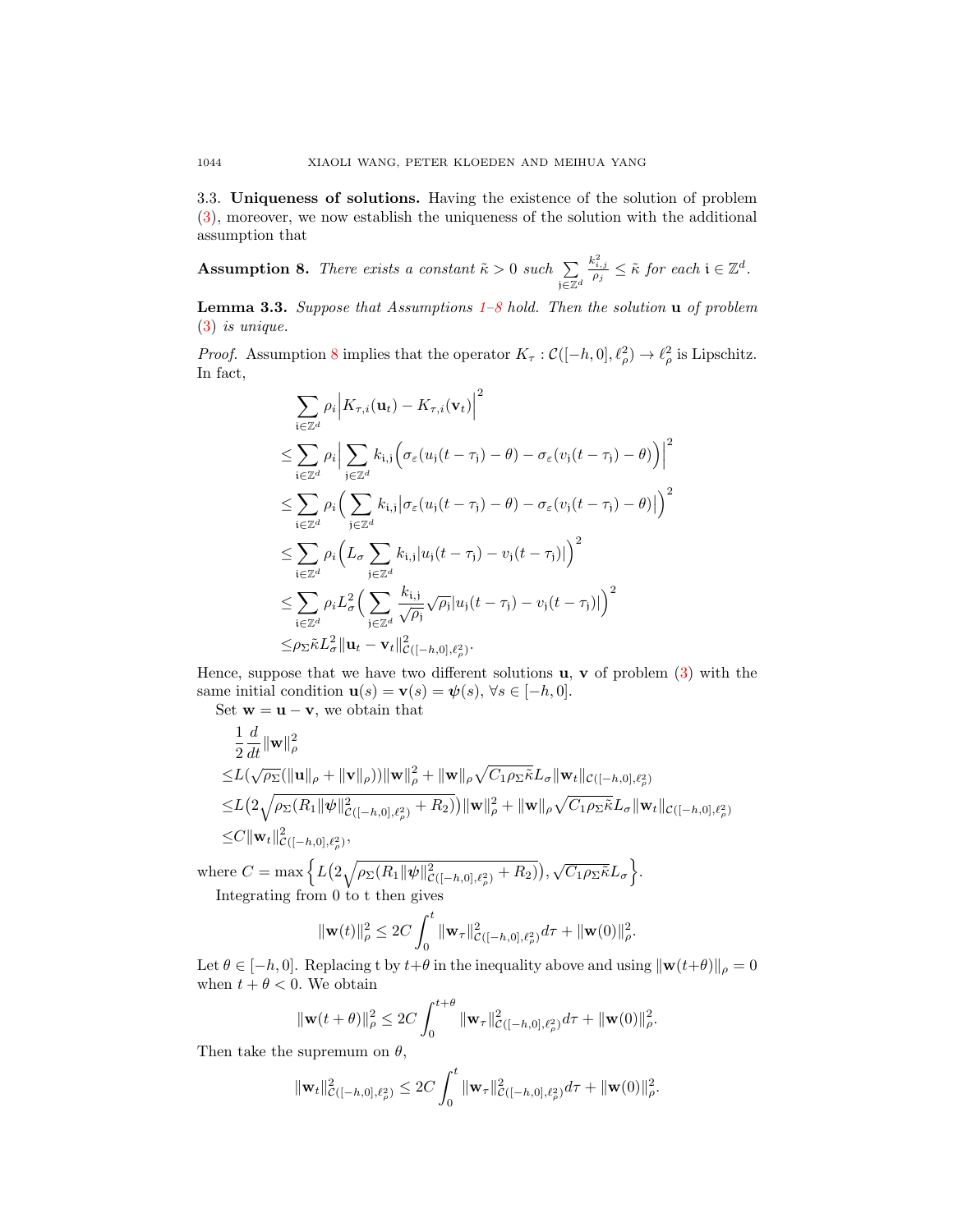By Gronwall's inequality, we have

$$
\|\mathbf{w}_t\|_{\mathcal{C}([-h,0],\ell^2_{\rho})}^2 \le 2Cte^{2Ct} \|\mathbf{w}(0)\|_{\rho}^2 + \|\mathbf{w}(0)\|_{\rho}^2.
$$
 (15)

Since  $\mathbf{w}(0) = 0$ , we obtain that  $\mathbf{w} \equiv 0$ .

The proof of the next corollary follows easily using  $(15)$ .

<span id="page-8-1"></span>**Corollary 1.** The map  $(t, \psi) \mapsto \mathbf{u}_t$  is continuous.

Proposition [1](#page-5-1) implies that every local solution of [\(1\)](#page-1-0) can be extended globally, which, with the uniqueness of the solution, will allow us to define a semigroup in terms of the solution mapping and to conclude that it has a bounded absorbing set.

4. Asymptotic behaviour. When Assumptions [1–](#page-1-2)[8](#page-7-0) hold, Theorem [3.2](#page-4-6) and Lemma [3.3](#page-7-1) ensure the local existence and uniqueness of solutions of the delayed lattice system [\(3\)](#page-3-0), while Proposition [1](#page-5-1) shows that the solutions are, in fact, globally defined.

We can thus define a semigroup of operators  $S: \mathbb{R}^+ \times C([-h, 0], \ell_\rho^2) \to C([-h, 0], \ell_\rho^2)$ by

$$
\mathcal{S}(t,\boldsymbol{\psi})=\mathbf{u}_t,
$$

where  $u_t$  is the unique solution to [\(3\)](#page-3-0) with  $u_0 = \psi$ . The semigroup map S is continuous in its variables by Corollary [1.](#page-8-1)

It also follows from inequality  $(11)$  that the semigroup has a bounded absorbing set.

Corollary 2. The bounded set defined by

$$
B_0 := \Big\{ \psi \in C([-h, 0], \ell_\rho^2) : \|\psi\|_{\mathcal{C}([-h, 0], \ell_\rho^2)} \leq R_0 \Big\},\
$$

with  $R_0 := \sqrt{1 + R_2}$ , is absorbing for the semigroup S.

Our aim is to study the asymptotic behaviour of solution of problem [\(1\)](#page-1-0). In particular, we will show the existence of a global attractor. For this we will apply the following well-known results about the existence of global attractors, see [\[8\]](#page-11-8) and  $\vert 5 \vert$ .

<span id="page-8-2"></span>**Theorem 4.1.** Let  $x \to \mathcal{S}(t, x)$  be continuous for any  $t \geq 0$ . Assume that S is asymptotically compact and possesses a bounded absorbing set  $B_0$ . Then there exists a global compact attractor A, which is the minimal closed set attracting any bounded set. If, moreover, the space X is connected and the map  $t \to \mathcal{S}(t,x)$  is continuous for any  $x \in X$ , then the set A is connected.

4.1. Tail estimate. To show the asymptotic compactness of the semigroup, we need to estimate the tails of solutions of  $(3)$ , i.e., their higher dimensional components, see [\[2\]](#page-11-2).

<span id="page-8-3"></span>**Lemma 4.2.** Suppose that Assumptions  $1-8$  $1-8$  hold and let B be a bounded set of  $\mathcal{C}([-h, 0], \ell_{\rho}^{2})$ . Then, for any  $\varepsilon > 0$  there exist  $T(\varepsilon, B)$  and  $M(\varepsilon, B)$  such that

$$
\max_{s \in [-h,0]} \sum_{|\mathbf{i}| > 2M(\varepsilon,B)} \rho_{\mathbf{i}} |u_{\mathbf{i}}(t+s)|^2 < \varepsilon, \quad t \ge T,
$$

for any initial condition  $\psi \in B$  and the corresponding solution  $\mathbf{u}(\cdot)$  of [\(3\)](#page-3-0) with  $\mathbf{u}_0$  $=$   $\psi$ .

<span id="page-8-0"></span> $\Box$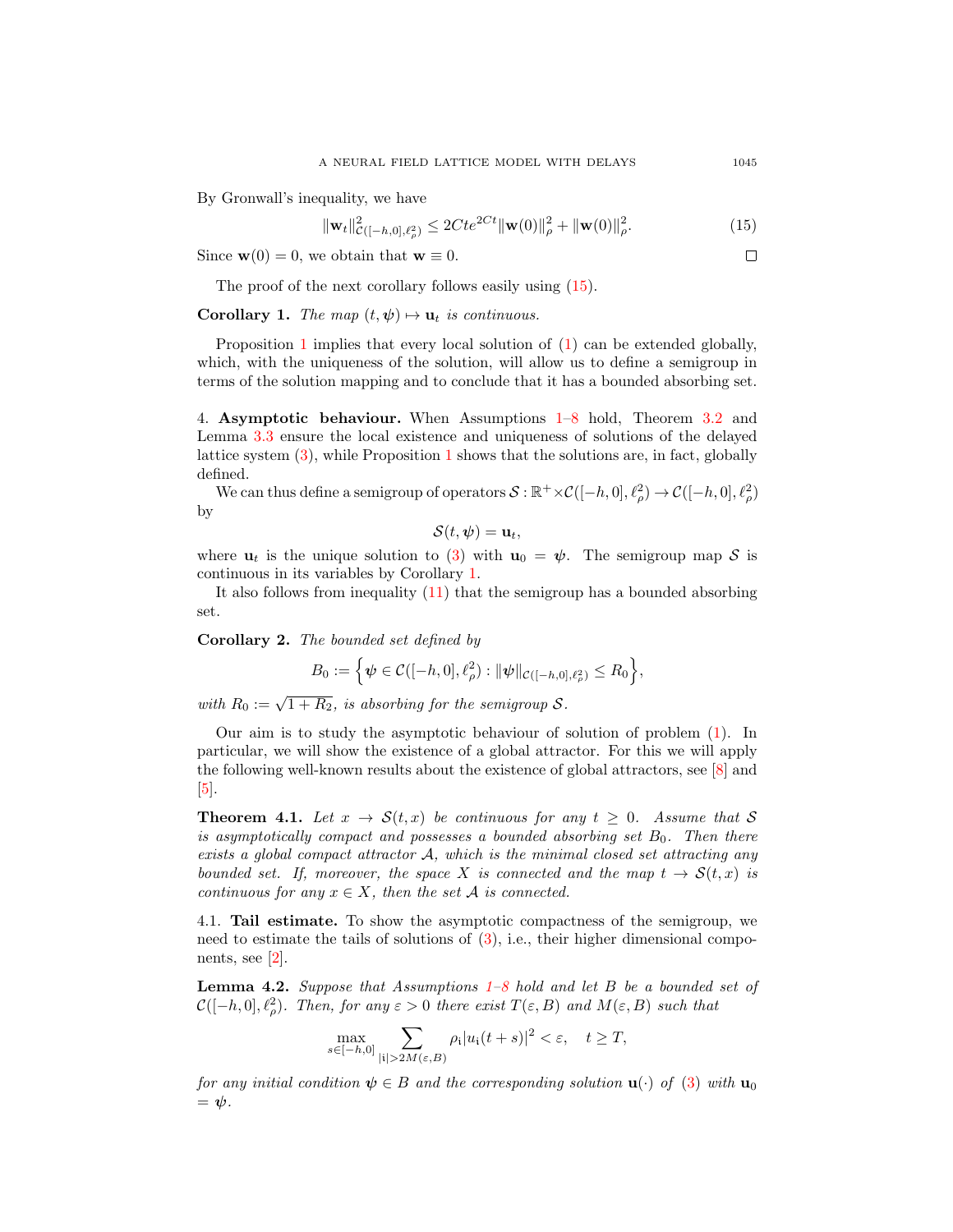*Proof.* Define a smooth function  $\xi$  satisfying

$$
\xi(s) \begin{cases} = 0, & 0 \le s \le 1, \\ \in [0, 1], & 1 \le s \le 2, \\ = 1, & s \ge 2. \end{cases}
$$

Let  $M$  be a fixed (and large) integer to be specified later, and set

$$
v_{\mathfrak{i}}(t) = \xi_M(|\mathfrak{i}|)u_{\mathfrak{i}}(t) \text{ with } \xi_M(|\mathfrak{i}|) = \xi\Big(\frac{|\mathfrak{i}|}{M}\Big), \quad \mathfrak{i} \in \mathbb{Z}^d,
$$

where  $|\cdot|$  denotes the Euclidean norm. We multiply the ith component of [\(1\)](#page-1-0) by  $\rho_i v_i$ , then summing over  $i \in \mathbb{Z}^d$ , and since  $\mathbf{u}(\cdot) \in \overline{\mathcal{C}^1([0,\infty],\ell_\rho^2)}$ , we have

<span id="page-9-3"></span>
$$
\frac{1}{2} \frac{d}{dt} \sum_{\mathbf{i} \in \mathbb{Z}^d} \rho_{\mathbf{i}} \xi_M(|\mathbf{i}|) |u_{\mathbf{i}}(t)|^2 = \sum_{\mathbf{i} \in \mathbb{Z}^d} \rho_{\mathbf{i}} \xi_M(|\mathbf{i}|) u_{\mathbf{i}}(t) \frac{du_{\mathbf{i}}(t)}{dt}
$$
\n
$$
= \sum_{\mathbf{i} \in \mathbb{Z}^d} \rho_{\mathbf{i}} \xi_M(|\mathbf{i}|) u_{\mathbf{i}}(t) f_{\mathbf{i}}(u_{\mathbf{i}}(t)) + \sum_{\mathbf{i} \in \mathbb{Z}^d} \rho_{\mathbf{i}} \xi_M(|\mathbf{i}|) u_{\mathbf{i}}(t) g_{\mathbf{i}} \quad (16)
$$
\n
$$
+ \sum_{\mathbf{i} \in \mathbb{Z}^d} \rho_{\mathbf{i}} \xi_M(|\mathbf{i}|) u_{\mathbf{i}}(t) \sum_{\mathbf{j} \in \mathbb{Z}^d} k_{\mathbf{i},\mathbf{j}} \sigma_{\varepsilon}(u_{\mathbf{j}}(t-\tau_{\mathbf{j}}) - \theta).
$$

First, by Assumption [6,](#page-2-1)

<span id="page-9-0"></span>
$$
\rho_{i}\xi_{M}(|i|)u_{i}(t)f_{i}(u_{i}) \leq -\alpha\rho_{i}\xi_{M}(|i|)u_{i}^{2}(t) + \rho_{i}\xi_{M}(|i|)\beta_{i}^{2}.
$$
 (17)

Then, since function  $\sigma_{\varepsilon}$  takes values in the unit interval, using Young's inequality,

<span id="page-9-1"></span>
$$
\left| \rho_{i}\xi_{M}(|\mathbf{i}|)u_{\mathbf{i}}(t)\sum_{\mathbf{j}\in\mathbb{Z}^{d}}k_{\mathbf{i},\mathbf{j}}\sigma_{\varepsilon}(u_{\mathbf{j}}(t-\tau_{\mathbf{j}})-\theta)\right| \leq \left| \rho_{i}\xi_{M}(|\mathbf{i}|)u_{\mathbf{i}}(t)\kappa\right|
$$
\n
$$
\leq \frac{\alpha}{4}\rho_{i}\xi_{M}(|\mathbf{i}|)u_{\mathbf{i}}^{2}(t)+\frac{\kappa^{2}}{\alpha}\rho_{i}\xi_{M}(|\mathbf{i}|). \tag{18}
$$

<span id="page-9-2"></span>And using Young's inequality again,

$$
\sum_{\mathbf{i}\in\mathbb{Z}^d} \rho_{\mathbf{i}}\xi_M(|\mathbf{i}|)g_{\mathbf{i}}u_{\mathbf{i}}(t) = \sum_{|\mathbf{i}|\geq M} \rho_{\mathbf{i}}\xi_M(|\mathbf{i}|)g_{\mathbf{i}}u_{\mathbf{i}}(t)
$$
\n
$$
\leq \frac{\alpha}{4} \sum_{\mathbf{i}\in\mathbb{Z}^d} \rho_{\mathbf{i}}\xi_M(|\mathbf{i}|)u_{\mathbf{i}}^2(t) + \frac{1}{\alpha} \sum_{|\mathbf{i}|\geq M} \rho_{\mathbf{i}}g_{\mathbf{i}}^2.
$$
\n
$$
(19)
$$

Inserting the estimations  $(17)$ ,  $(18)$  and  $(19)$  into  $(16)$ , then

<span id="page-9-5"></span>
$$
\frac{1}{2}\frac{d}{dt}\sum_{\mathbf{i}\in\mathbb{Z}^d}\rho_{\mathbf{i}}\xi_M(|\mathbf{i}|)u_{\mathbf{i}}^2(t) \leq -\frac{1}{2}\alpha\sum_{\mathbf{i}\in\mathbb{Z}^d}\rho_{\mathbf{i}}\xi_M(|\mathbf{i}|)u_{\mathbf{i}}^2(t) + \sum_{\mathbf{i}\in\mathbb{Z}^d}\rho_{\mathbf{i}}\xi_M(|\mathbf{i}|)\beta_{\mathbf{i}}^2 + \frac{\kappa^2}{\alpha}\sum_{\mathbf{i}\in\mathbb{Z}^d}\rho_{\mathbf{i}}\xi_M(|\mathbf{i}|) + \frac{1}{\alpha}\sum_{|\mathbf{i}|\geq M}\rho_{\mathbf{i}}g_{\mathbf{i}}^2.
$$
\n(20)

We now estimate each term on the right hand side of the above inequality. Note that

$$
\sum_{\mathbf{i}\in\mathbb{Z}^d}\rho_{\mathbf{i}}\xi_M(|\mathbf{i}|)\beta_{\mathbf{i}}^2=\sum_{|\mathbf{i}|\geq M}\rho_{\mathbf{i}}\xi_M(|\mathbf{i}|)\beta_{\mathbf{i}}^2\leq \sum_{|\mathbf{i}|\geq M}\rho_{\mathbf{i}}\beta_{\mathbf{i}}^2.
$$

Since  $\beta = (\beta_i)_{i \in \mathbb{Z}^d} \in \ell^2_\rho$ , then for every  $\varepsilon > 0$  there exists  $I_1(\varepsilon) > 0$  such that

<span id="page-9-4"></span>
$$
\sum_{\mathbf{i}\in\mathbb{Z}^d} \rho_{\mathbf{i}} \xi_M(|\mathbf{i}|) \beta_{\mathbf{i}}^2 \le \sum_{|\mathbf{i}|\ge M} \rho_{\mathbf{i}} \beta_{\mathbf{i}}^2 < \frac{1}{6}\varepsilon \quad \text{when } M \ge I_1(\varepsilon). \tag{21}
$$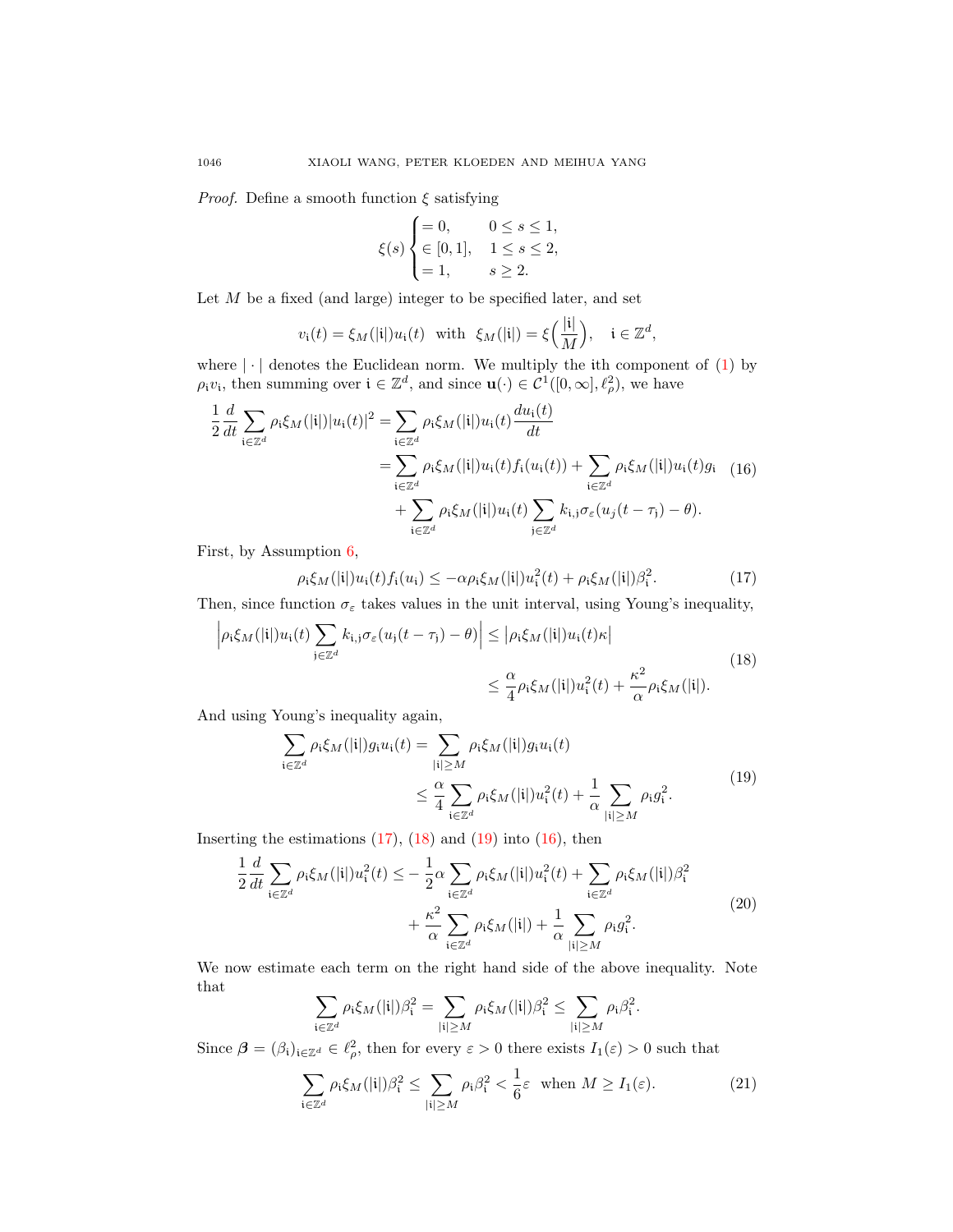Similarly, since  $\rho_{\Sigma} = \sum$  $\mathfrak{i}\overline{\in}\mathbb{Z}^d$  $\rho_i < \infty$ , then for every  $\varepsilon > 0$ , there exists  $I_2(\varepsilon) > 0$  such

that

<span id="page-10-0"></span>
$$
\sum_{\mathbf{i}\in\mathbb{Z}^d} \rho_\mathbf{i}\xi_M(|\mathbf{i}|) = \sum_{|\mathbf{i}|\geq M} \rho_\mathbf{i}\xi_M(|\mathbf{i}|) \leq \sum_{|\mathbf{i}|\geq M} \rho_\mathbf{i} < \frac{\alpha}{6\kappa^2} \varepsilon \text{ when } M \geq I_2(\varepsilon). \tag{22}
$$

In addition, since  $\mathbf{g} = (g_i)_{i \in \mathbb{Z}^d} \in \ell^2_\rho$  by Assumption [7,](#page-3-2) for every  $\varepsilon > 0$  there exists  $I_3(\varepsilon) > 0$  such that

<span id="page-10-1"></span>
$$
\sum_{|i| \ge M} \rho_i g_i^2 \le \frac{\alpha}{6} \varepsilon, \quad \forall t \in \mathbb{R}, \text{ when } M \ge I_3(\varepsilon). \tag{23}
$$

Finally, for any  $\varepsilon > 0$ , choosing  $I(\varepsilon) := \max\{I_1(\varepsilon), I_2(\varepsilon), I_3(\varepsilon)\}\)$ , inserting the estimations  $(21)$ ,  $(22)$  and  $(23)$  into  $(20)$  results in

$$
\frac{d}{dt} \sum_{\mathbf{i}\in\mathbb{Z}^d} \rho_{\mathbf{i}} \xi_M(|\mathbf{i}|) u_{\mathbf{i}}^2(t) \leq -\alpha \sum_{\mathbf{i}\in\mathbb{Z}^d} \rho_{\mathbf{i}} \xi_M(|\mathbf{i}|) u_{\mathbf{i}}^2(t) + \varepsilon, \ \ \forall M \geq I(\varepsilon).
$$

It follows immediately from Gronwall's lemma that

$$
\sum_{\mathbf{i}\in\mathbb{Z}^d} \rho_\mathbf{i}\xi_M(|\mathbf{i}|)u_\mathbf{i}^2(t) \le e^{-\alpha t} \sum_{\mathbf{i}\in\mathbb{Z}^d} \rho_\mathbf{i}\xi_M(|\mathbf{i}|)u_\mathbf{i}^2(0) + \frac{\varepsilon}{\alpha}.
$$

In a similar way as in Proposition [1](#page-5-1) we have

$$
\max_{s \in [-h,0]} \sum_{\mathbf{i} \in \mathbb{Z}^d} \rho_{\mathbf{i}} \xi_M(|\mathbf{i}|) u_{\mathbf{i}}^2(t+s) \le e^{\alpha h} e^{-\alpha t} \max_{s \in [-h,0]} \sum_{\mathbf{i} \in \mathbb{Z}^d} \rho_{\mathbf{i}} \xi_M(|\mathbf{i}|) \psi_{\mathbf{i}}^2(s) + \frac{\varepsilon}{\alpha}.
$$

Thus, there exist  $T(\varepsilon, B)$  and  $M(\varepsilon, B)$  such that

$$
\max_{s \in [-h,0]} \sum_{|\mathbf{i}| > 2M} \rho_{\mathbf{i}} |u_{\mathbf{i}}(t+s)|^2 \leq \varepsilon \text{ if } t \geq T.
$$

4.2. Existence of the global attractor. In order to apply Theorem [4.1,](#page-8-2) we need to prove that S generated by the delay lattice system  $(3)$  is asymptotically compact.

**Lemma 4.3.** Suppose that Assumptions  $1-8$  $1-8$  hold. Then the semigroup S is asymptotically compact.

*Proof.* We consider  $\xi^n := \mathbf{u}_{t_n}^n = \mathcal{S}(t_n, \psi^n)$ , where  $\psi^n \in B$ , a bounded set in  $\mathcal{C}([-h, 0], \ell_\rho^2)$ . From [\(14\)](#page-6-2) there is a  $C > 0$  such that

$$
\|\mathbf{u}_{t_n}^n(s)\| \le C, \ \forall s \in [-h,0], \forall n \in \mathbb{N}.
$$

For fixed  $s \in [-h, 0]$  we can find a subsequence (which we still denote by  $\mathbf{u}^n$ ) such that

$$
\mathbf{u}^n(t_n+s) \rightharpoonup \boldsymbol{\zeta}(s) \quad \text{in} \quad \ell^2_{\rho}.
$$

In fact, the weak convergence here is strong, which follows from Lemma [4.2.](#page-8-3) Indeed, there exists  $N_1 > 0$ , when  $n \geq N_1$ , we have  $t_n > T$  (where T is the constant in Lemma [4.2\)](#page-8-3). Moreover, for any  $\mu > 0$  there exist  $K_2(\mu)$  and  $N_2(\mu)$  such that

$$
\sum_{|i|>K_2} \rho_i |u_i^n(t_n+s)|^2 < \mu, \quad \sum_{|i|>K_2} \rho_i |\zeta_i(s)|^2 < \mu, \quad \sum_{|i|\leq K_2} \rho_i |u_i^n(t_n+s) - \zeta_i(s)|^2 < \mu
$$